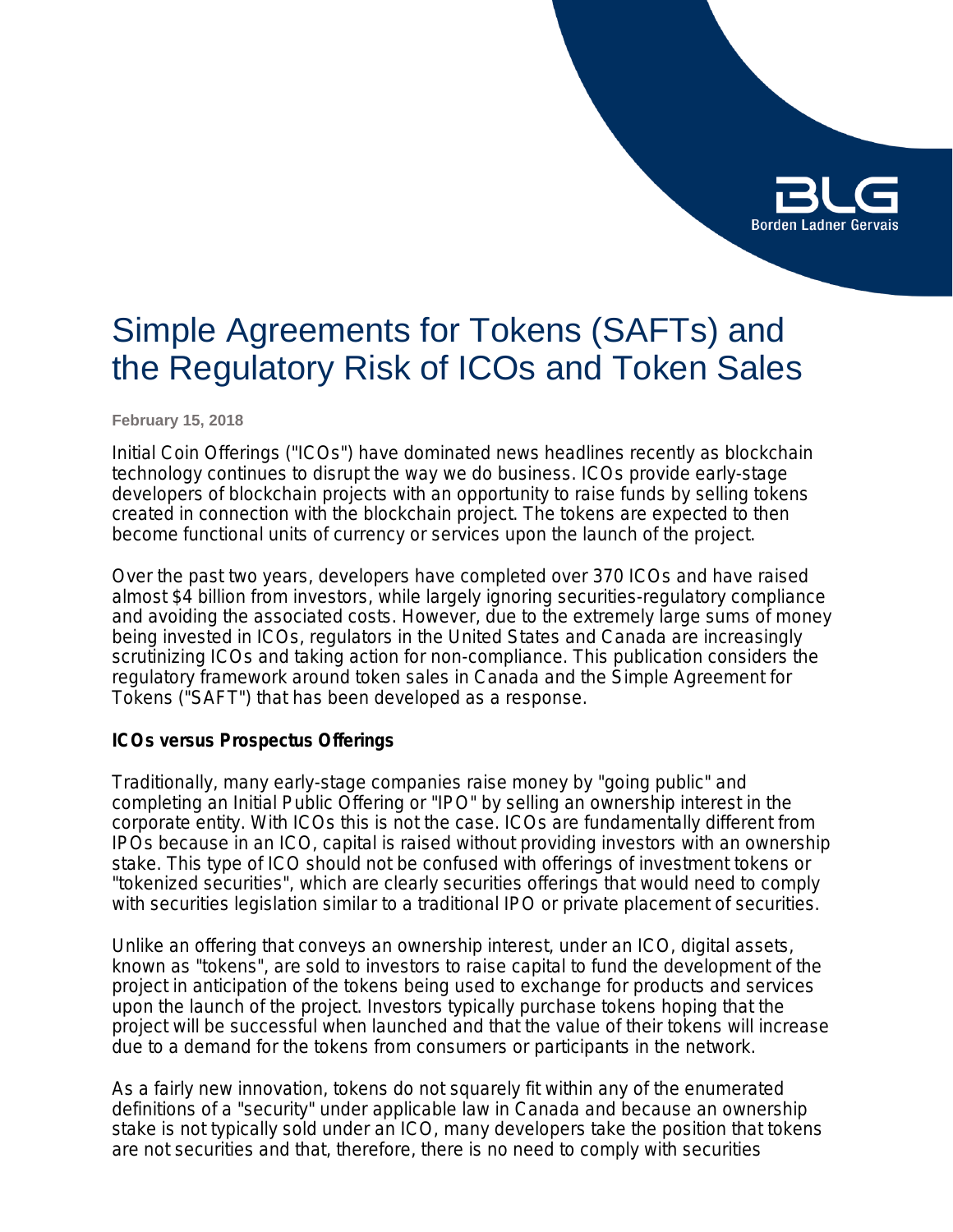regulations that govern the sale of securities, such as the prospectus and registration requirements. However, securities regulators in various jurisdictions, including the Canadian provinces and territories and the United States, have cautioned that tokens may well be securities and thus subject to securities regulation, a determination that is fact specific. See Canadian Securities Administrators Staff Notice 46-307 — *Cryptocurrency Offerings* and [our publication available on blg.com.](https://blg.com/en/News-And-Publications/Pages/Publication_5168.aspx)

Many in the blockchain community are searching for solutions and practical ways to undertake ICOs without incurring substantial compliance costs in connection with securities regulations, so as to not constrain innovation and the anticipated benefits that cryptocurrencies and blockchain technology offer developers, participants and investors. One of the proposed (although not fully developed) solutions being used in Canada, the United States and elsewhere is known as the SAFT framework.

# **What is a SAFT?**

SAFTs are based loosely on the Simple Agreement for Future Equity, or "SAFE", another fairly recent creation of the start-up world. A SAFE is a simple standardized agreement that resembles a traditional convertible note that can convert into equity of a company. It attempts to streamline the capital-raising process by addressing some of the drawbacks associated with using convertible notes, such as the time it takes to draft and negotiate the complex deal terms. However, while a SAFE offers equity in exchange for an investor's early-stage investment, the SAFT comes with a promise to provide functional future tokens at a fixed price to be delivered to the investor once the developer's proposed blockchain project is operational.

# **Why are SAFTs Used?**

SAFTs are used by early-stage developers that have not yet launched their blockchain project to raise funds, which are then used to develop (or further develop) the project. The SAFT framework replaces a direct presale of tokens via an ICO and allows a developer to obtain funding for its blockchain project in a manner that is compliant with existing securities laws, and is intended to permit the resulting functional tokens created in connection with the project to be put into operation without falling under the definition of a security.

The SAFT framework is not intended to be used for all tokens. Rather, SAFTs are tailored for those developers offering "utility tokens" or "user tokens" for use in connection with their blockchain projects. As noted above, utility tokens are likely to constitute securities in their "pre-functional" form, particularly where they are used to raise capital. They are created to provide users of a developer's project with access to the developer's product or service and, in contrast to traditional securities, have a consumptive use as part of the blockchain project. In other words, the utility tokens possess certain consumptive or redemptive qualities.

# **How do SAFTs Work?**

To understand how the SAFT framework works, it is important to first look at how Canadian courts have defined when an investment vehicle will be considered an "investment contract" and, therefore, a security. In *Pacific Coast Coin Exchange v.*  Ontario Securities Commission [1978] 2 SCR 112 ("*Pacific Coast*"), the court adopted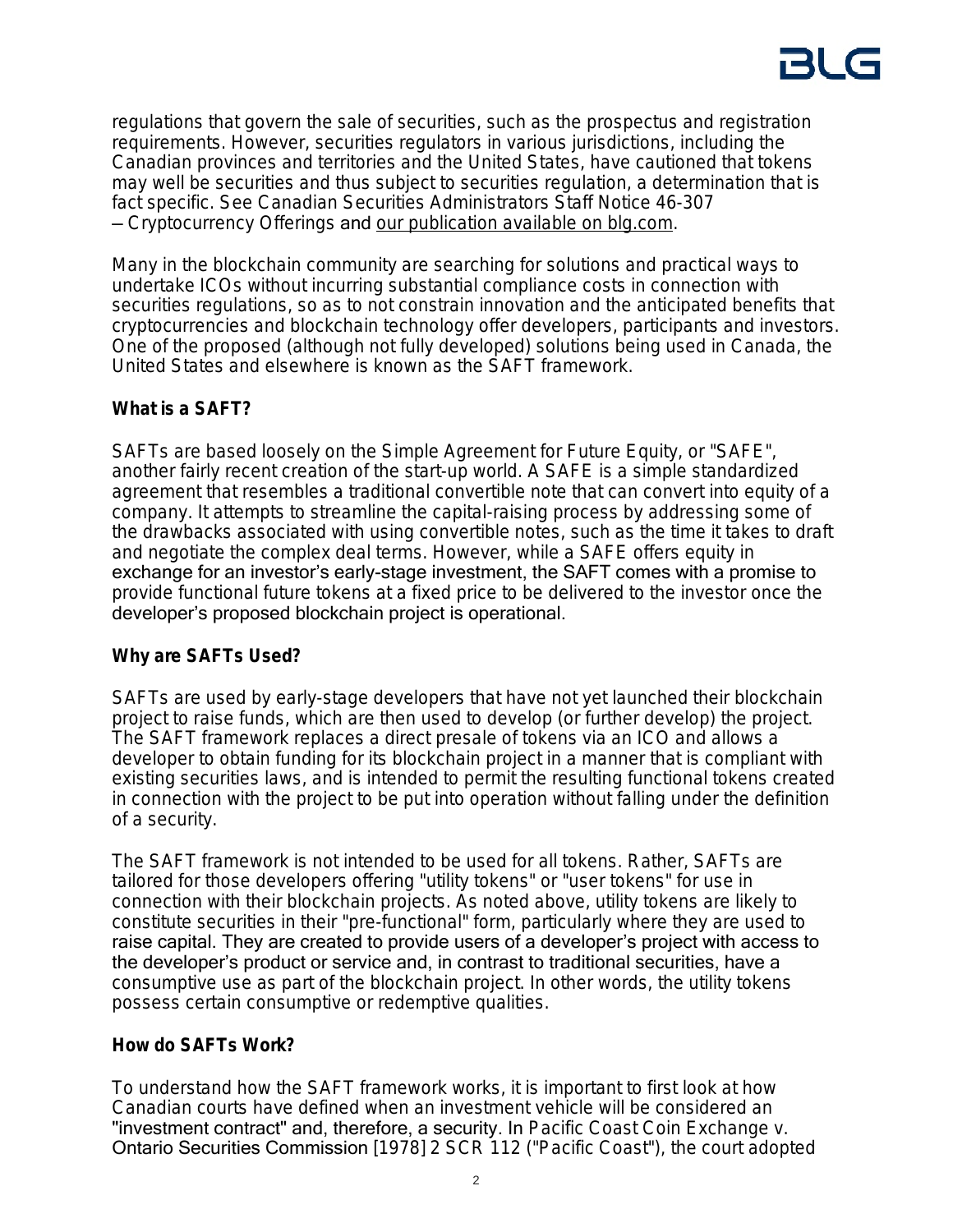the following test for determining if there is an investment contract, noting that an investment contract exists when there is: (1) an investment of money; (2) in a common enterprise; (3) with the expectation of profit; and (4) that comes significantly from the efforts of others.

Accordingly, a fully-functional utility token may not meet the Pacific Coast test of an investment contract if the network on which the token may be used has been fully developed and the expectation of an increase in value of the token is not attributable to the further development efforts of the issuer or others. On the other hand, a "pre-sale" of pre-functional utility tokens is likely to result in the tokens being considered securities if they are being distributed to raise funds for the development of the project.

If funds are raised for the completion of a developer's non-functional project through the distribution of pre-functional utility tokens, the tokens will likely only have value or show an increase in value upon the project being launched and becoming functional. In that case, the value of the token will be based on the efforts of the developer (*i.e.* the "efforts of others") satisfying the *Pacific Coast* test for an investment contract, and leading to the determination that the token constitutes a security. Thus, notwithstanding that a developer offering utility tokens may not intend for its utility tokens to be considered securities, if such utility tokens are sold in a direct presale ICO that is intended to raise funds from investors expecting to profit from an increase in the value of their tokens, the sale of the utility tokens is likely subject to securities regulation. This is where the SAFT framework becomes useful as an instrument to allow accredited investors and other investors in the exempt market to enter into an agreement to acquire tokens pursuant to which the investor pays the issuer the full amount of the subscription funds up front and the issuer agrees to distribute the tokens to the investor upon completion of the network at the time of its launch.

Typically SAFTs meet the *Pacific Coast* test for an investment contract. SAFTs are intended to be sold to qualified investors as a security under a prospectus exemption (*i.e.* to accredited investors or to purchasers under the "offering memorandum" exemption), as would be the case with any other security (unless the developer is willing to file a prospectus for the sale of the security).

However, SAFT proponents suggest that the functional utility tokens that are received upon conversion of the SAFT once the blockchain project is operational may not meet the definition of an investment contract in *Pacific Coast* and therefore are not securities. By creating a separate investment vehicle (*i.e.* the SAFT), the intention is to separate the utility token from any pre-launch determination of whether the utility token is or is not a security.

SAFT proponents advocate that the utility tokens are not being distributed as a funding mechanism, so any tokens created in connection with the developer's blockchain project in the future would not meet the third part of the test in *Pacific Coast*. The theory here is that it is the SAFT that is sold with the "expectation of profit", not the underlying utility token. Generally, Canadian securities laws would permit the subsequent distribution on a prospectus-exempt basis of tokens pursuant to the terms of a SAFT that is sold to an investor in reliance upon a prospectus exemption.

Additionally, since the utility tokens are not offered to SAFT holders until the blockchain project is functional, SAFT proponents argue that the developer has already expended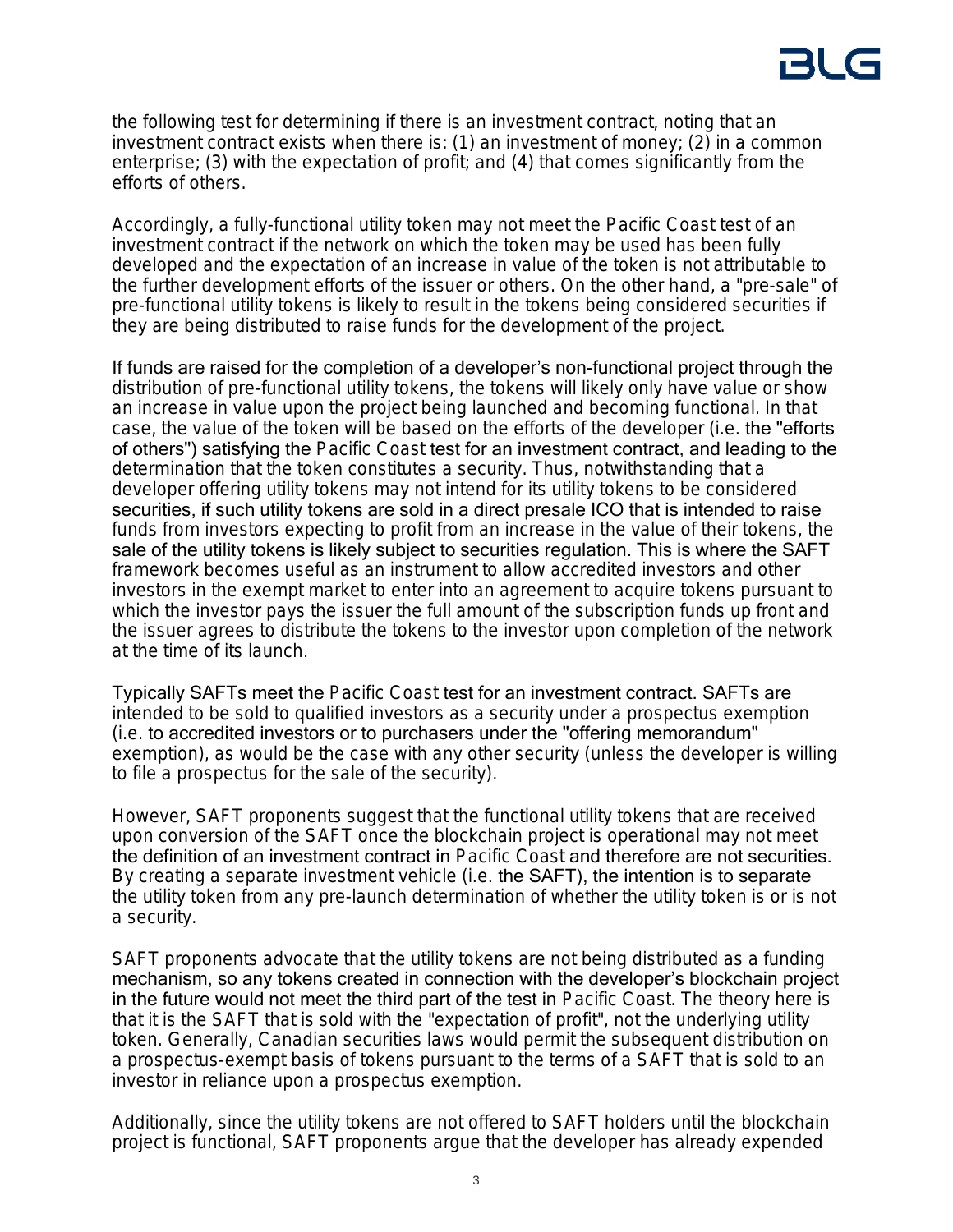# 3U

the significant effort required to make the project functional. This means the utility tokens should not meet the fourth part of the *Pacific Coast* test because, at that point, it is no longer the efforts of the developer driving the value or price of the token, rather it is the market forces of supply and demand as they relate to the project and the corresponding utility token.

So what about the resale of utility tokens for a profit on the secondary market? Surely, SAFT purchasers purchase SAFTs for the purpose of reselling some of their tokens, when functional, on the secondary market. SAFT proponents suggest that this should not defeat the SAFT framework, noting that any secondary market for fully functional utility tokens is not unlike the market for commodities. Any purchaser of a utility token expecting to profit from an increase in value on the secondary market is likely influenced by a whole host of factors, not unlike those that affect other commodities. As the developer has already spent the effort to make its project and corresponding utility token functional, SAFT proponents suggest that any "efforts of others" in the secondary market should not outweigh the other factors that impact the markets for other commodities. To be sure, Canadian securities regulators have not ruled on this specific issue at this time and further consideration and analysis would be required on a caseby-case basis in order to make a determination of whether or not a functional utility token constitutes a security.

## **Issues with the SAFT Framework**

Despite the potential of the SAFT framework, it has a number of weaknesses. The market for SAFTs is limited, since most SAFTs likely fall within the definition of securities. This means SAFTs can only be offered to investors under an existing prospectus exemption (unless the developer is willing to file a prospectus), which limits the potential investor pool that a developer can access and subjects the SAFTs to the corresponding restrictions on trading and resale. This eliminates some of the appeal of conducting an ICO, since the majority of the investing public is precluded from participating in the initial distribution of the SAFTs.

Another risk associated with the SAFT framework is that the test in Pacific Coast is highly context specific. Certain facts may cause an already-functional utility token to meet the definition of a security, despite the fact that it was never intended for that to be the case. As an example, suppose that a developer developed its blockchain project when the project's already functional tokens were issued, but promised to increase the project's sophistication in the future through further enhancements. In this case, a purchaser of the utility tokens (through a SAFT or on the secondary market) that is looking to profit may still be substantially relying on the "efforts of others" (i.e. the efforts of the developer) if he expects to profit from the increase in the project's increasing functionality and sophistication. Accordingly, a developer may wholly comply with the SAFT framework, but still end up having its utility tokens deemed to be securities by the regulators, ending up in the same position that the developer would have been in had it completed a direct presale of tokens via an ICO in accordance with existing securities regulations.

Ultimately, we need to be mindful of the application of Canadian securities laws where a fully functional token that is sold to an investor pursuant to a SAFT is considered by securities regulators to continue to be a security despite its value being attributable to market forces and not to be dependent on the efforts of the developer or others. In those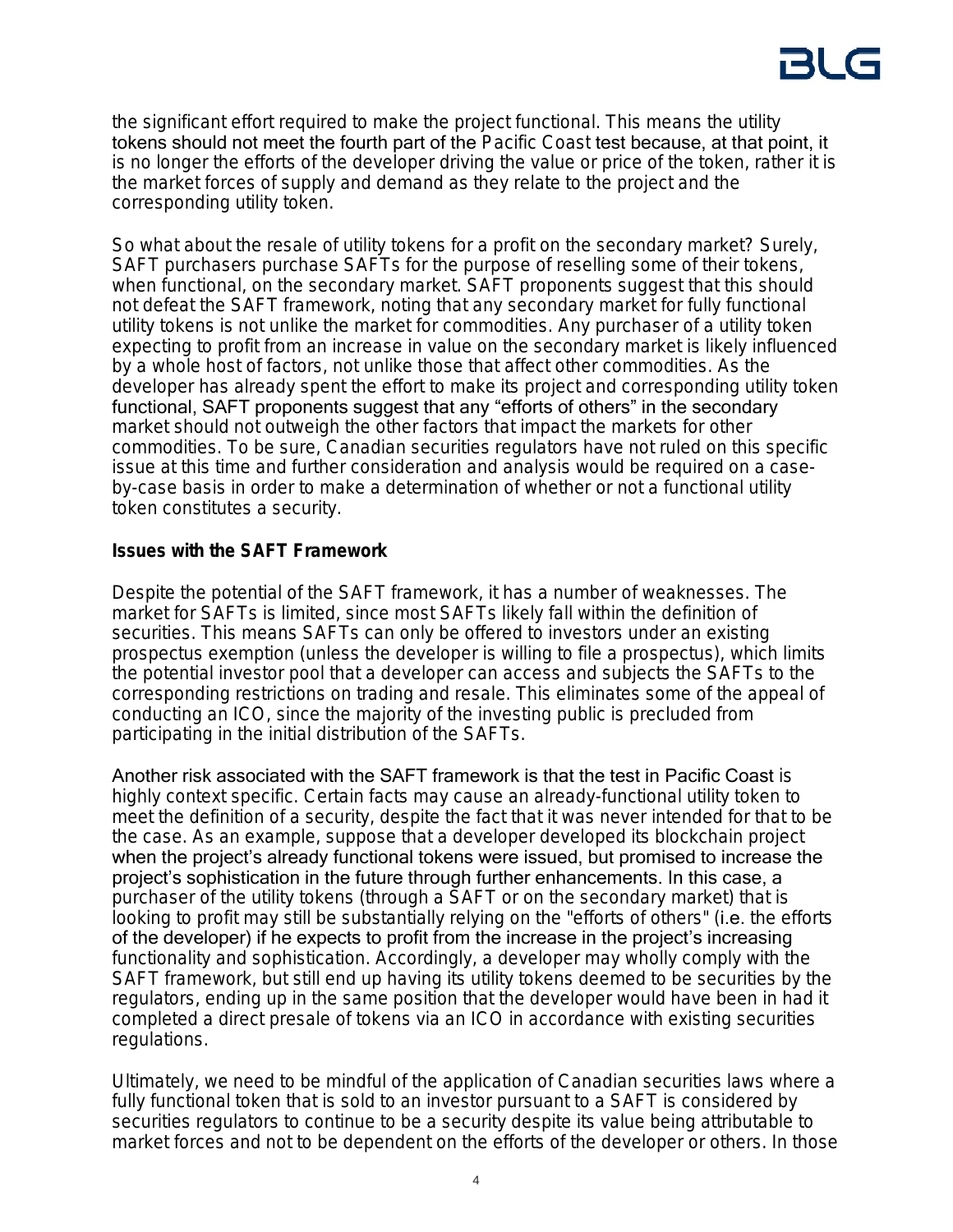circumstances, the "tokenized security" will be subject to resale restrictions in Canada for an indefinite period of time pursuant to National Instrument 45-102 — *Resale of Securities* assuming the issuer has not filed a prospectus and become a reporting issuer. This means that the investor may not resell the token except in reliance upon a prospectus exemption. For example, the investor may sell his token to another accredited investor without filing a prospectus but it will be unable to sell the token on a market or freely to others.

The further question arises of any restrictions faced by the investor holding a "tokenized security" in its ability to sell the token outside of Canada, whether the sale is to a person outside Canada or the sale takes place on a market outside Canada. This is the subject of an evolving body of rules (particularly in Ontario) that are applicable to all securities, not specific to tokenized securities and their application to digital assets will be examined in further publications.

## **Conclusion on SAFTs**

The SAFT framework has the potential to be a unique approach to addressing some of the overarching securities laws issues surrounding pre-sale token ICOs, but it is not a one-size fits all solution. Whether the SAFT framework actually takes hold and becomes more widely accepted is uncertain, and will be determined as regulators continue to develop their positions on ICOs. For the time being though, the SAFT framework is a good starting point in the broader discussion of the application of the securities regulatory framework to a new and revolutionary technology.

# **Contact Us**

If you have any questions, please contact the authors of this bulletin or any other member of **BLG's Cryptocurrency and Blockchain Group**, which consists of lawyers across the country whose practices are based in a variety of legal areas, including corporate finance, investment management, derivatives, registration and regulatory compliance, FinTech, anti-money laundering and intellectual property and technology. Together, we are well positioned to assist companies with their coin or token offerings, to help launch investment funds focused on digital assets and to advise custodians, dealers, clearing systems, exchanges, marketplaces and other service providers on the unique legal and regulatory issues that they face in connection with the trading of digital assets. We also work with our clients and their service providers to address the legal issues surrounding the use of blockchain technology for information management, regulatory compliance, intellectual property rights management and the development of smart contracts solutions.

By:

[Scott Robson,](https://www.blg.com/en/people/r/robson-scott) [Jonathan Doll,](https://www.blg.com/en/people/d/doll-jonathan) [Manoj Pundit](https://www.blg.com/en/people/p/pundit-manoj), [Carol Derk](https://www.blg.com/en/people/d/derk-carol), [Ravi Latour,](https://www.blg.com/en/people/l/latour-ravi) [Melissa Smith](https://www.blg.com/en/people/s/smith-melissa)

Services:

[Banking & Financial Services](https://www.blg.com/en/services/practice-areas/banking-financial-services), [Capital Markets](https://www.blg.com/en/services/practice-areas/capital-markets), [Derivatives,](https://www.blg.com/en/services/practice-areas/capital-markets/derivatives) [Investment Management](https://www.blg.com/en/services/practice-areas/investment-management), [Cryptocurrency &](https://www.blg.com/en/services/industries/financial-services/cryptocurrency-blockchain)  [Blockchain,](https://www.blg.com/en/services/industries/financial-services/cryptocurrency-blockchain) [FinTech](https://www.blg.com/en/services/industries/financial-services/fintech)